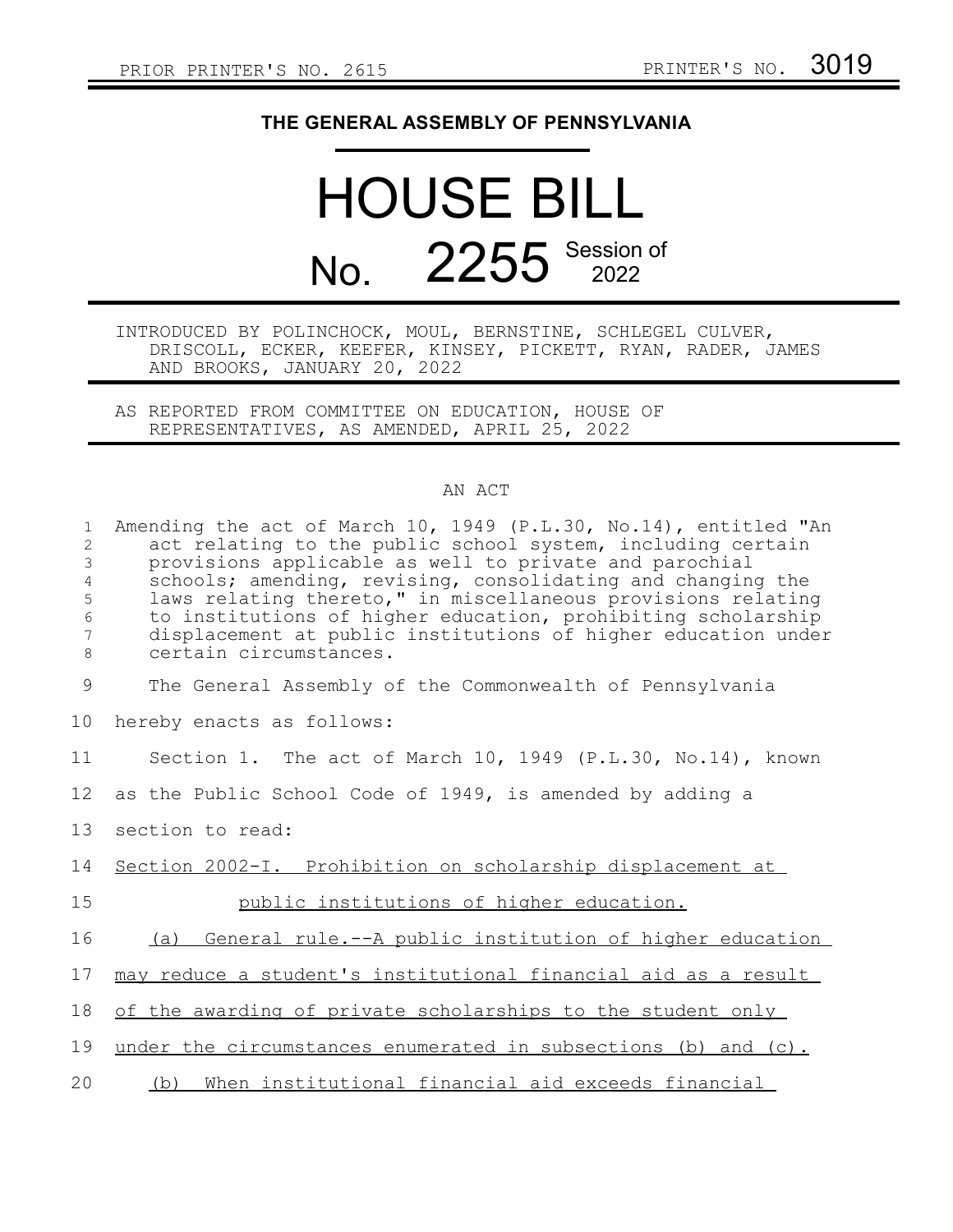| 1  | need.--If a student's total financial aid from all sources       |
|----|------------------------------------------------------------------|
| 2  | exceeds the student's financial need, a public institution of    |
| 3  | higher education may reduce the student's institutional          |
| 4  | financial aid until the student's total financial aid no longer  |
| 5  | exceeds the student's financial need.                            |
| 6  | When approval of organization given.--In addition to the<br>(C)  |
| 7  | reduction authorized under subsection (b), a public institution  |
| 8  | of higher education may reduce a student's institutional         |
| 9  | financial aid if the public institution of higher education      |
| 10 | receives approval from the organization that awarded the private |
| 11 | scholarship that caused the reduction authorized under           |
| 12 | subsection (b).                                                  |
| 13 | (d) Student athletes.--If a student is an athlete at a           |
| 14 | public institution of higher education, the public institution   |
| 15 | of higher education may reduce the student's institutional       |
| 16 | financial aid in order to comply with the individual or team     |
| 17 | financial aid restrictions of an athletic association,           |
| 18 | conference or other group or organization with authority over    |
| 19 | intercollegiate athletics including, but not limited to, the     |
|    | 20 National Collegiate Athletic Association.                     |
| 21 | (e) As used in this section, the following words and phrases     |
| 22 | shall have the meanings given to them in this subsection unless  |
| 23 | the context clearly indicates otherwise:                         |
| 24 | "COST OF ATTENDANCE." THE AVERAGE ANNUAL COST FOR A STUDENT <--  |
| 25 | TO ATTEND A COLLEGE OR UNIVERSITY, INCLUDING TUITION AND FEES,   |
| 26 | ROOM AND BOARD, BOOKS, SUPPLIES AND OTHER EXPENSES AND IS USED   |
| 27 | TO CALCULATE FINANCIAL AID OF AN ELIGIBLE STUDENT UNDER TITLE IV |
| 28 | OF THE HIGHER EDUCATION ACT OF 1965 (PUBLIC LAW 89-329, 20       |
| 29 | <u>U.S.C. § 1070 ET. SEQ.).</u>                                  |
| 30 | "Expected family contribution." The expected family              |
|    |                                                                  |

20220HB2255PN3019 - 2 -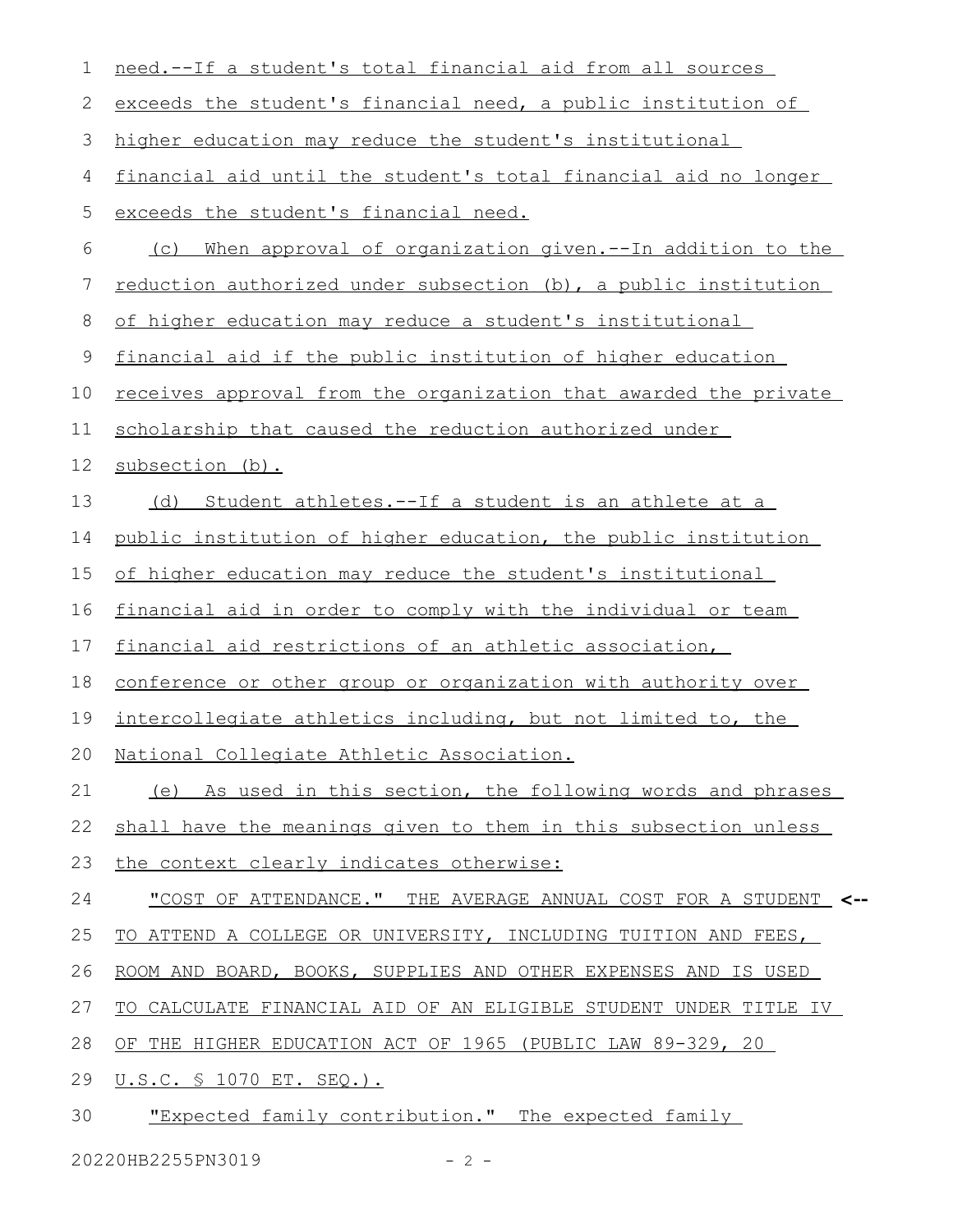| 1             | contribution as determined under section 474 of the Higher                          |
|---------------|-------------------------------------------------------------------------------------|
| 2             | Education Act of 1965 (Public Law 89-329, 20 U.S.C. § 1087nn) $\tau_{\text{L}}$ <-- |
| 3             | OR ANY SUBSEQUENT INDEX USED TO MEASURE HOW MUCH THE STUDENT AND                    |
| 4             | THE STUDENT'S FAMILY CAN BE EXPECTED TO CONTRIBUTE TO THE COST                      |
| 5             | OF THE STUDENT'S EDUCATION FOR A GIVEN AWARD YEAR FOR FEDERAL                       |
| 6             | STUDENT AID PURPOSES.                                                               |
| 7             | "Financial need." The cost of attendance minus expected                             |
| 8             | family contribution.                                                                |
| $\mathcal{G}$ | "Institutional financial aid." The sum of all need-based and                        |
| 10            | merit-based grants, scholarships, tuition waivers and all other                     |
| 11            | forms of financial assistance provided to a student by a public                     |
| 12            | institution of higher education that are not loans or work-study                    |
| 13            | programs.                                                                           |
| 14            | "Private scholarship." A scholarship awarded by a business,                         |
| 15            | private foundation, nonprofit organization or service group.                        |
| 16            | The term does not include an award funded by a private                              |
| 17            | organization which is affiliated with a public institution of                       |
| 18            | higher education and requests the public institution of higher                      |
| 19            | education's assistance in selecting the recipient of the award.                     |
| 20            | "Public institution of higher education." Any of the                                |
| 21            | following:                                                                          |
| 22            | A community college operating under Article XIX-A<br>(1)                            |
| 23            | A rural regional college established under Article<br>(2)                           |
| 24            | XIX-G.                                                                              |
| 25            | (3)<br>A university within the State System of Higher                               |
| 26            | Education under Article XX-A.                                                       |
| 27            | A State-related institution as defined in section<br>(4)                            |
| 28            | $2001 - C$ .                                                                        |
| 29            | The Thaddeus Stevens College of Technology.<br>(5)                                  |
| 30            | The Pennsylvania College of Technology.<br>(6)                                      |
|               |                                                                                     |